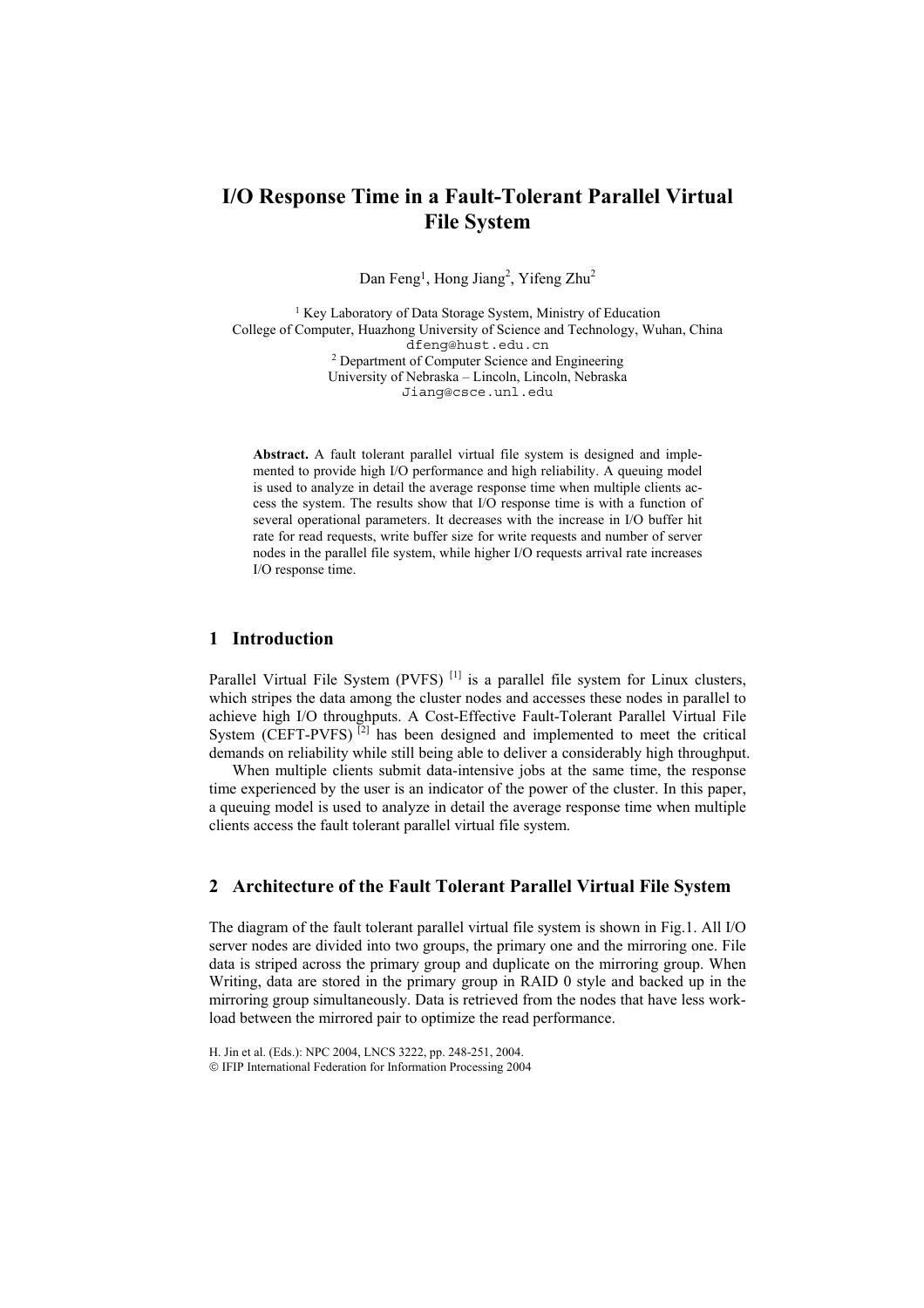

**Fig.1.** Diagram of the fault tolerant parallel virtual file system

### **3 Definitions and Notations of Disk I/O Parameters**

I/O response time in the fault tolerant parallel virtual file system depends primarily on the network bandwidth, I/O buffer size and policy, and disk I/O service time. The disk I/O may become the bottleneck and it is determined by three main parameters, namely, seek time, rotational latency and transfer rate.

Definitions and notations for several relevant disk I/O parameters are given below: *C*: Number of disk cylinder;

- *S*: disk seek time, with its maximum being denoted by  $S_{\text{max}}$ ;
- *R*: disk rotational latency, with the full rotation time being denoted by  $R_{\text{max}}$ ;
- *D*: disk seek distance, which is a random variable in the range of  $[0, C-1]$ ;
- $P_s$ : the probability that the seek distance is 0,  $P_s = P\{D = 0\}$ ;

L: data striping size;

 $T_d$ : data transfer time,  $T_d = L / r_d$ , where  $r_d$  is disk transfer rate;

 $Y_r$ ,  $Y_w$ ,  $Y$  : disk read, write and whole service time, respectively.

The relationship between disk seek time and the seek distance *i* is given as:

$$
S \approx a + b\sqrt{i} \qquad i > 0
$$

where S is the seek time, *a* is the arm acceleration time, *b* is the factor of seeking track. *a* is the seek time between two neighboring cylinders.

The mean seek time and the second moment can be accurately approximated by<sup>[4]</sup>

$$
E(S) = (1 - p_s)[a + \frac{8}{15}b\sqrt{C - 1}]
$$
  

$$
E(S2) = (1 - p_s)[a2 + \frac{1}{3}b2(C - 1) + \frac{16}{15}ab\sqrt{C - 1}]
$$

When requests to a disk are independent of one another, the rotation time is assumed to be uniformly distributed in  $[0, R_{\text{max}}]$ , with probability density function:

$$
f_R(x) = 1/R_{\text{max}} \qquad 0 \le x \le R_n
$$

The mean rotation time and the second moment are:

$$
E(R) = \frac{1}{2} R_{\text{max}}
$$
  

$$
E(R^2) = \frac{1}{3} R_{\text{max}}^2
$$

$$
E(R^2) = \frac{1}{3}R_{\text{max}}
$$

The disk drive service time is  $Y = S + R + T$ .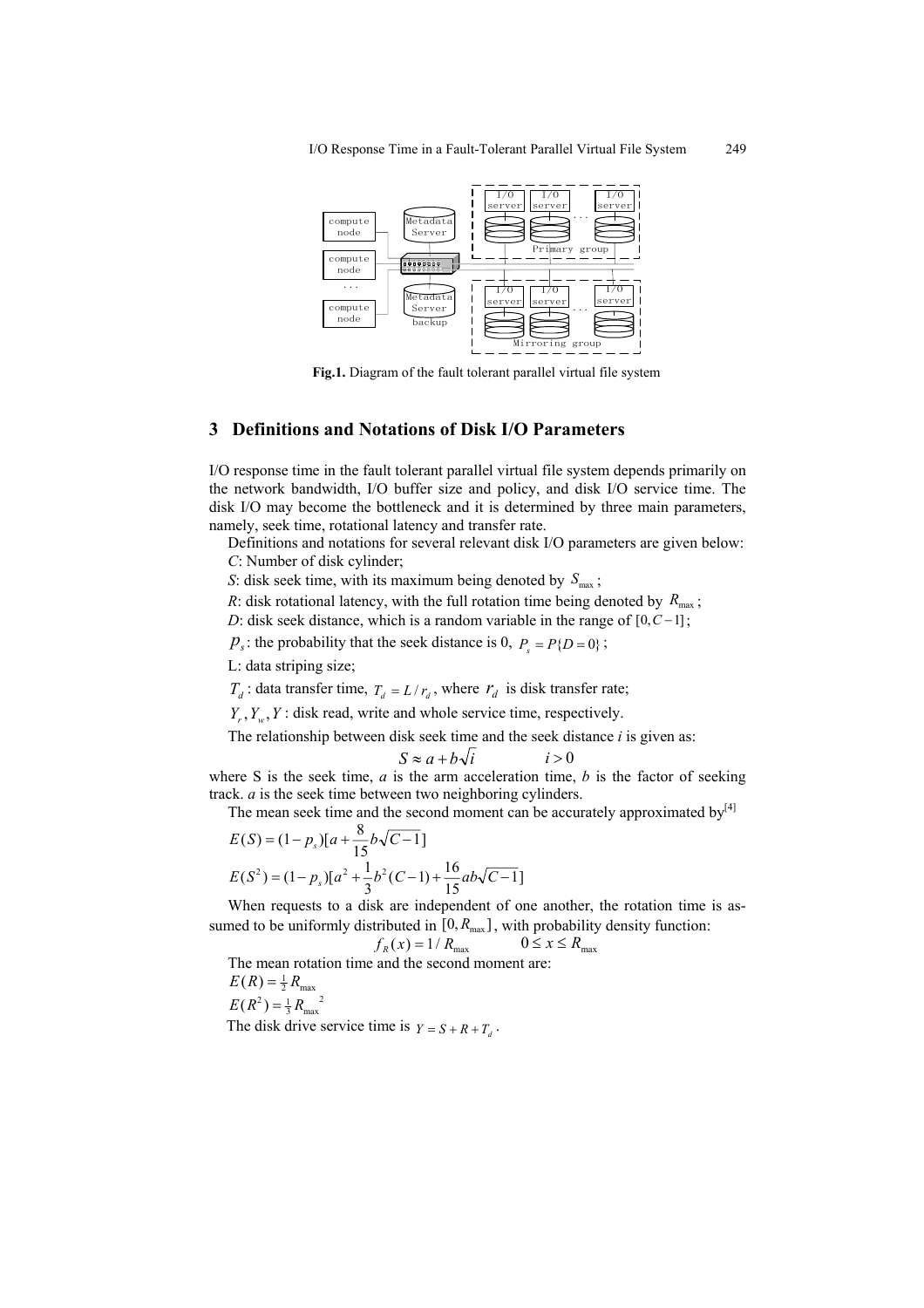M.Y.Kim studied traces of the real disk service times and found it to be generally distributed  $[5]$ . Therefore, we adopt the M/G/1 model to analyze the disk response time in the cluster.

### **4 I/O Response Time Analysis**



**Fig.2.** The Queuing Model of I/O Service

The queuing model for the system service under data-intensive load is shown in Fig.2. Part of the main memory space in a server node is used for I/O cache buffer to hide the disk I/O latency and to take advantage of data reference locality. Assume the number of I/O server nodes to be N in each group. I/O requests follow a Poisson process; with a mean arrival rate of  $\lambda$ . The arrival rate to the server node *i* is  $P_i \lambda$ , where  $P_i$  is the probability that the request is directed to node *i*. When the I/O request is a small read or write, where the data size is equal to or less than the size of a striped block, and the workload on a server node among a group is balanced,  $P_i$  is equal to 1/N. When the I/O request is a large read or write, where data is striped on all of the nodes in a group,  $P_i$  is equal to 1. So the typical range of  $P_i$  is [1/N, 1]. Let  $P_r$  and  $P_w = 1 - P_r$  denote the read and write probability of a request, respectively. Assume the I/O cache buffer hit rate for read requests to be  $h_r$  and the probability of write buffer being full to be  $f_w$ . Thus, the effective arrival rate to each disk is:  $\lambda_i = [P_r(1 - h_r) + P_w f_w] \cdot P_i \lambda$ .

Assume that the network service time and the I/O buffer service time are exponentially distributed with the average times  $T_{net}$  and  $T_c$ , respectively. Therefore, request residence time  $W_{net}$  in the network and  $W_{Cache}$  in the I/O buffer can be modeled using the M/M/1 queuing model<sup>[6]</sup>. The average residence time  $W_{disk}$  in a disk drive can be calculated according to the M/G/1 model.

The average I/O response time can be expressed as:

$$
Z = W_{net} + W_{cache} + P_{disk} \cdot W_{disk}
$$
  
= 
$$
\frac{T_{net}}{1 - P_i \lambda \cdot T_{net}} + \frac{T_c}{1 - P_i \lambda \cdot T_c} + [P_r(1 - h_r) + P_w f_w] \times \left\{ \frac{\lambda_i E(Y^2)}{2[1 - \lambda_i E(Y)]} + E(Y) \right\}
$$